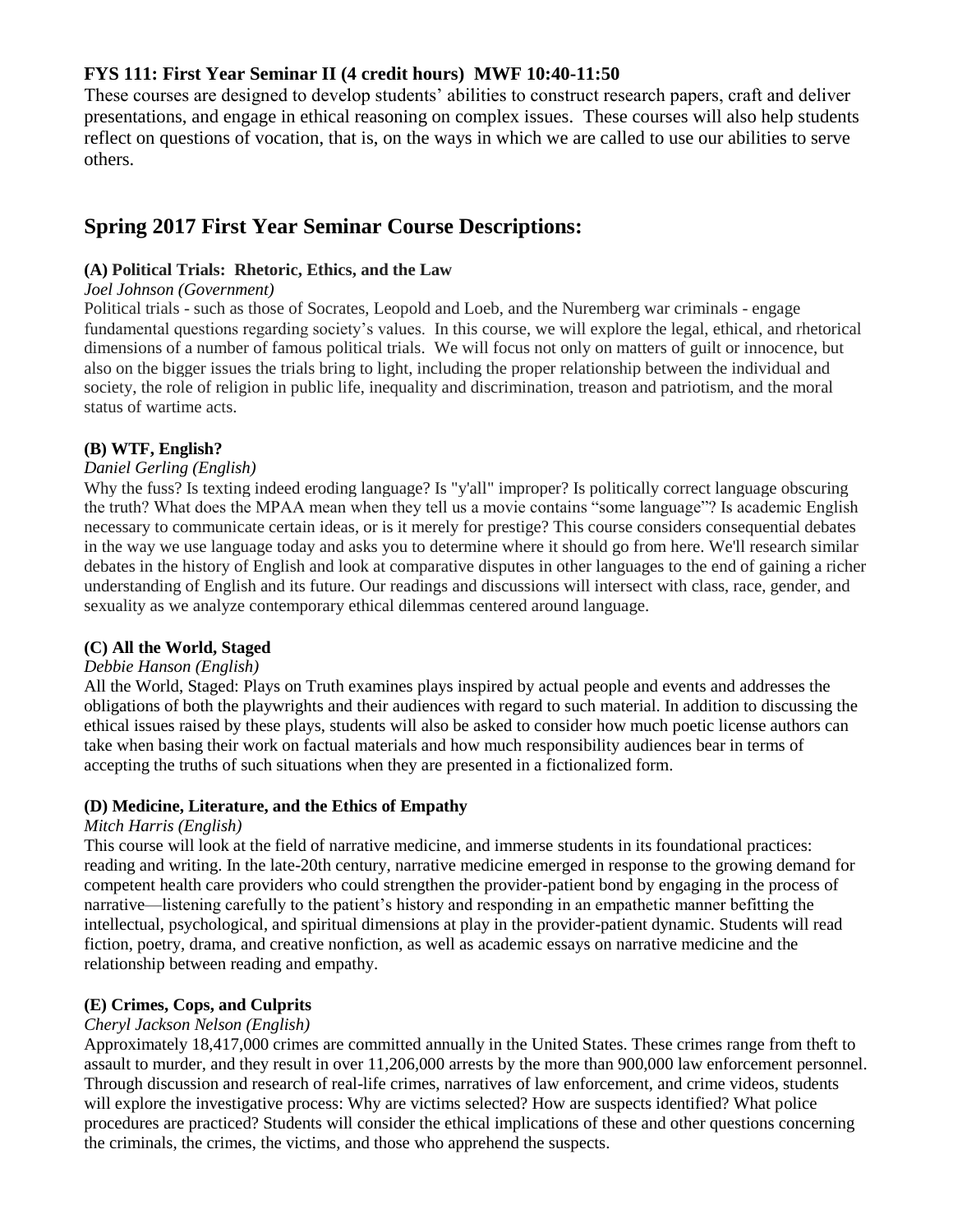### **(F) Race & Rights in America: MLK to Obama**

### *Matthew Pehl (History)*

Since the modern civil rights movement emerged in the 1950s, the United States has abolished legal segregation, expanded voting rights, and embraced a pluralistic commitment to racial diversity. Yet, even after electing an African American to the presidency, the nation remains deeply divided over its racial past, and over contemporary issues like police brutality, mass incarceration, and systemic discrimination. This class poses a straightforward but difficult question: if the civil rights movement was victorious, and if almost all Americans today reject racism as unjust and unethical, then why do racial problems still bedevil our society?

# **(G) The Grand Endeavor of Making and Taking Drugs** (Grand Endeavor of Drug Making)

### *Mark Larson (Biology)*

It has been said that the creation and manufacturing of prescription medication is second only to warfare in terms of its total scale of human effort. The number of pieces that work together to fill our medicine cabinets is immense. However, there is a considerable range of considerations that go into drug making – scientific, economic, philosophical, and ethical – that allow the process of drug making to reflect who we are and what we believe as human beings. This class will examine the grand endeavor of drug making and the decisions that go into what gets made and consumed.

# **(H) Aloha 'Oe**

# *Michael Mullin (History)*

Is it ever okay for the citizens of one country to forcibly seize another? What if that seizure produces a better standard of living, not right away, but over the course of a century? These are the types of questions the overthrow of the Hawaiian Monarchy produced in 1893. The revolutionaries wanted the United States to annex the islands, but was such an annexation moral and legal? Using Hawaii as its focus, but examining events from around the world, this course examines the ethics of colonial conquest.

# **(I) Perils of Prediction**

### *Tim Sorenson (Mathematics)*

A Danish proverb says, "It's difficult to make predictions, especially about the future." Yogi Berra noted that, "The future ain't what it used to be." Throughout history, charlatans, soothsayers, philosophers, writers, bookies, stockbrokers, politicians, weathermen and scientists have all tried to predict the future, mostly with poor results. In many instances, lives were lost. We will use a moral compass to dissect and discuss the reality of humankind's obsession with knowing the future.

# **(J) The Good, the Bad, and the Ugly: A Literary Exploration of Character**

#### *Beth Boyens (English)*

Literature is filled with conflicts of good versus evil. Determining a character's character is often easy: the good wear white and do right; the bad wear black and do wrong. What, though, is our response when those lines blur, when characters and real-life people are simultaneously good and bad—or neither? And what does the way we label another's character say about our own? This course will explore literary depictions of good, bad, ugly, and beautiful to wrestle with questions of how and why we draw such lines and whether they are helpful or hurtful whether the labels themselves are good, bad, or ugly.

# **(K) Digital Disruption: Big Data, Automation, and Our Place in the World**

#### *Ryan Sougstad (Business Administration)*

Technology is changing the way we live at an extraordinary rate. Companies use data from social media and video games to make hiring decisions. Driverless cars seem imminent. While technology can improve the human condition, many individuals face social and economic displacement. In this course we will examine digital transformations and consider the impact on our lives.

# **(L) The Injustice of Social Justice**

#### *Susan Bunger (Sociology)*

This course explores social justice movements in modern American society. Particularly how power, race, class and gender roles affect American social movements. Which social movements are supported and ultimately successful? Which social movements fail to gain support and ultimately collapse? Some of the social movements explored are: Civil Rights movement of the 1950's and 1960's; Union and labor movements; the ongoing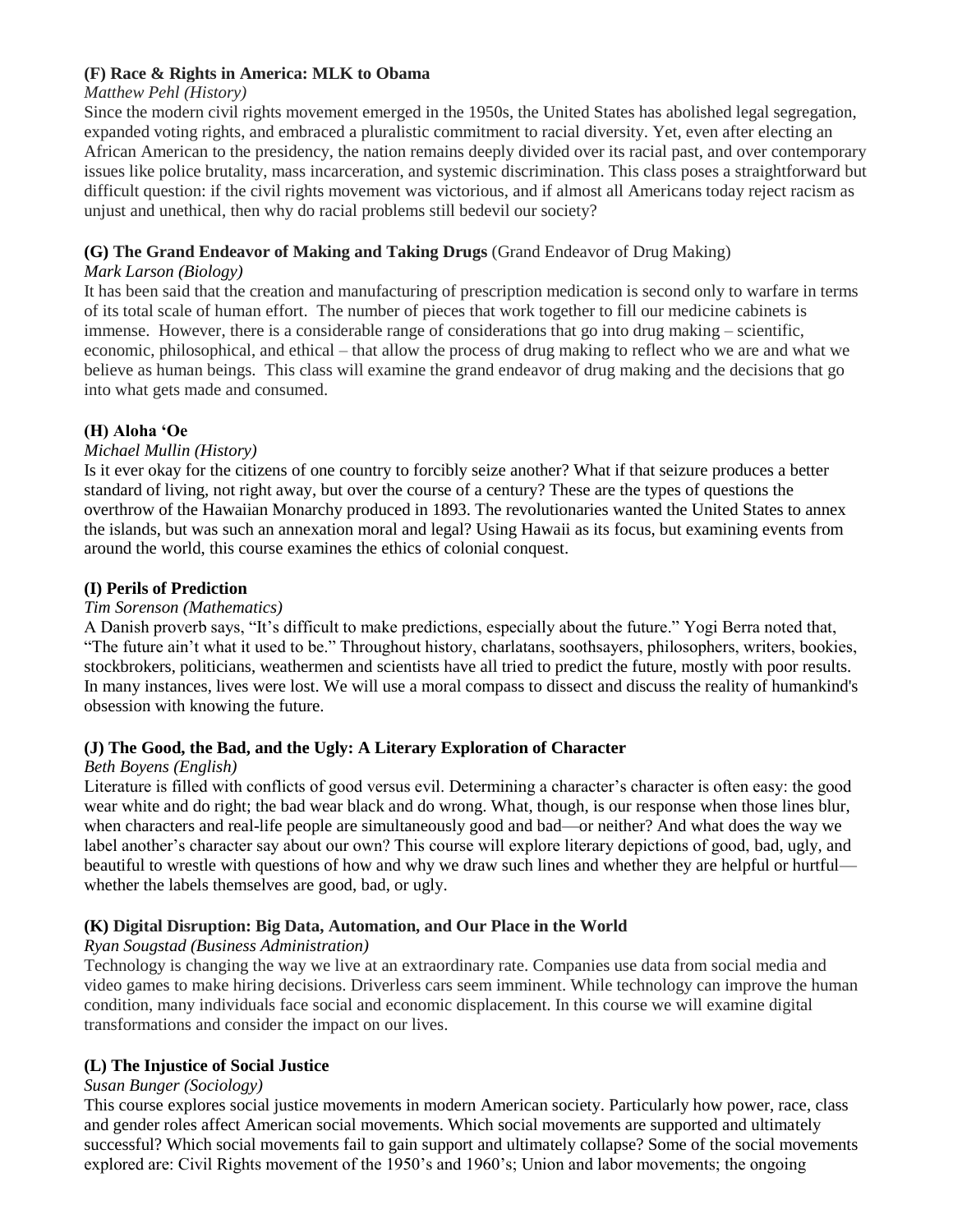women's movement. Class objectives includes recognizing how the structure of society affects the social construction of reality, and how the ethics of a society as a whole should address that construction of reality.

#### **(M) Art Shock: Art's Power to Provoke**

#### *Lindsay Twa (Art)*

From an Egyptian-style obelisk standing as the Washington Monument, to a "gash in the Earth" that memorializes the Vietnam War; from the indecency of a urinal turned upside down and exhibited on a pedestal, to photographs that reveal more than what the mainstream public has wanted to see, art and controversy have gone hand in hand throughout U.S. history. This course will examine the history of art's power to provoke and how public skirmishes over artworks can illuminate changing values, social structures, and identities. Through art controversies, we will interrogate the ethical, political, and social positions that impact U.S. culture.

### **(N) The Physicist's War (1939-1945)**

#### *Nathan Grau (Physics)*

During one short period in the last century, the joy of scientific discovery turned deadly. Physicists in the US, Germany and Russia were pitted in a race to develop the first atomic bomb. The winner would ultimately decide the outcome of the Second World War. This course explores the rapid progression between the discovery of fission until the first bomb was dropped on Hiroshima by exploring the people, places and situations involved in the race both here in the US and abroad.

# **(O) Cinema, Character, and Culture**

#### *Heather Bart (Communication Studies)*

Students today are born into a culture who's most powerful and popular narratives are told through moving pictures and sound. This course examines how TV shows/films both represent and create moral narratives that define our culture. We will develop thoughtful, complex answers to social and ethical questions raised in film/TV. Through TV/film viewing, readings, critical thinking and writing, students will develop an understanding of what films (narratives) communicate aesthetically, philosophically, spiritually and sociologically about who you are, who you might be, and how you might treat your fellow humans in the years to come.

#### **(P) The Ethics of Organized Sport**

#### *John Bart (Communication Studies)*

Sports in America will be used to learn ethical reasoning. While professional and college sports generate significant economic development, they also require cash strapped government entities to invest in expensive facilities. While sports teams generate community pride, they also divide communities through fan loyalty. While sport has been on the cutting edge of racial integration and gender equality, it has spawned backlash to that same diversity. While team sport champions physical fetes and athletic grace, it also causes significant injuries and tempts people to exploit performance enhancing drugs. We will examine the ethics of these issues and others of the classes choosing throughout the semester.

# **(Q) Sex/Drugs/Rock 'n Roll: Media Ethics**

#### *Michael Nitz (Communication Studies)*

This course will challenge students to conduct significant ethical reflection related to the production and consumption of media messages. We will delve into a wide variety of topics, including censorship, media "bias," coverage of war, effects of sexual and violent content, and (mis)representations of minorities and body images. We will examine media from music to magazines and television to Twitter.

#### **(R) Baseball Ethics or "Would Kant Cork His Bat?"**

#### *Richard Bowman (Religion)*

Historian Jacques Barzum has noted: "Whoever wants to know the heart and mind of Americans had better learn baseball." As such, baseball reflects the profound moral and ethical issues with which America has struggled. In addition to the violation of the written and unwritten rules of baseball, the history of baseball portrays America's engagement with race, immigration, political corruption, the role of women, and the conflict between labor and management as well as such personal character issues as substance abuse, performance enhancing drugs, and gambling.